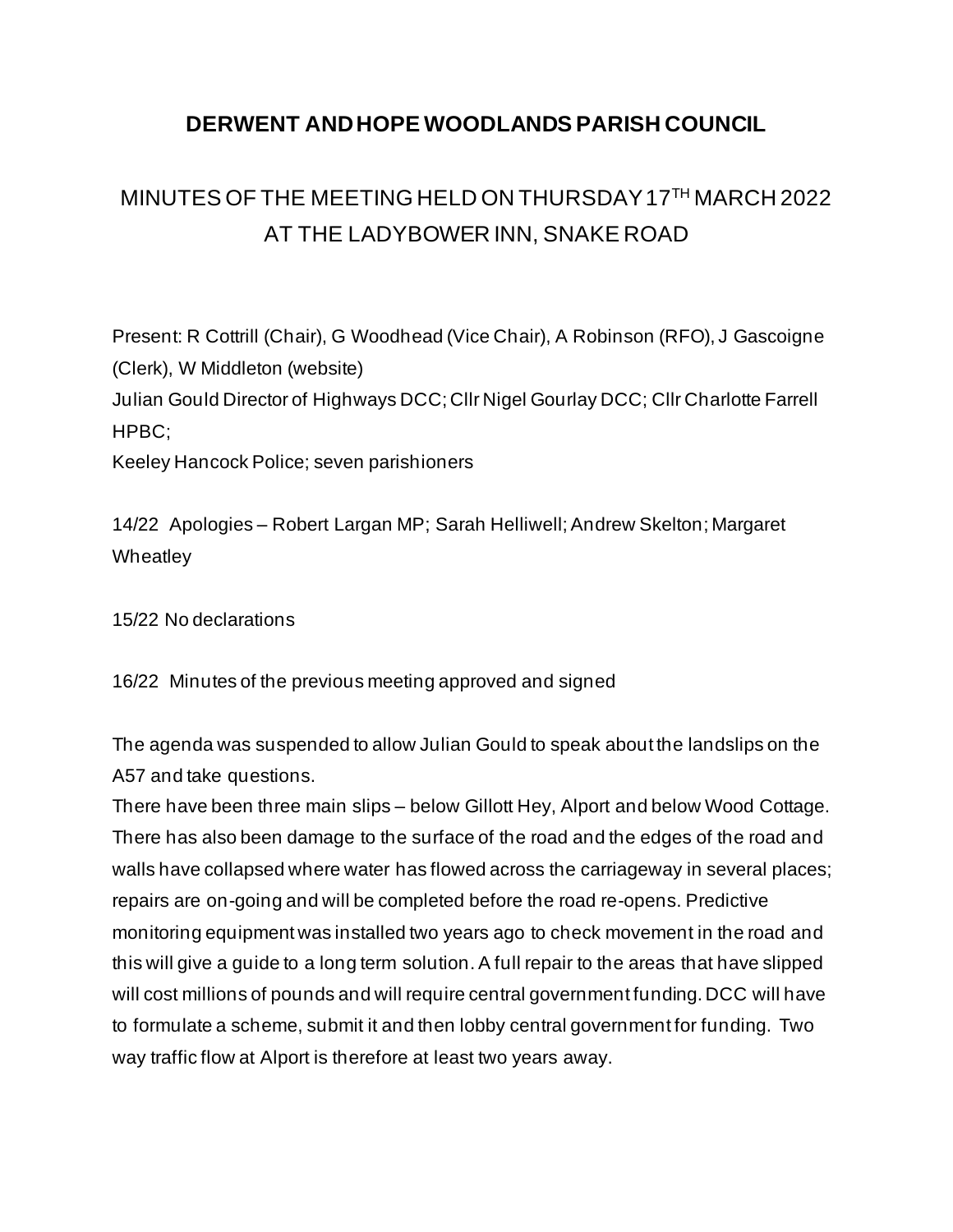It will be possible to open the road with three sets of traffic lights, speed restrictions and a vehicle weight restriction of 7.5 tons (apart from HGV's with legitimate business, requiring access to premises and service vehicles). Speed restrictions of 20mph will only apply where there are traffic lights. The existing cracks will be smoothed and filled with bitumen. However, currently, the road is still moving and will have to stabilise before it can be opened and this is being checked twice a week. Therefore, it will not be opening on 22nd March. At least another week of closure will be applied for and if the road keeps on moving, further weeks will be applied for.

Investigations will begin on a more comprehensive repair to the affected areas. However, it is possible that the results of such an investigation may give solutions that are not economically possible. This happened at the Mam Tor road which was subsequently closed. The increase in torrential rain for example is having an adverse effect on road movement and there are several roads closed in Derbyshire due to landslips.

DCC has already spent a large amount of money on temporary repairs but Mr. Gould said that these had been cost effective. Once Mr. Gould has firm proposals for repairs, he will return to speak to residents.

Councillors were concerned that when the road slipped this time, there was no one to ring to inform of the immediate danger and to get the road closed. Councillor Gascoigne resorted to tweeting DCC in the hope that the message would be picked up before the road collapsed. The Parish Council will be given an emergency number to phone if the road slips again and there is imminent danger.

Councillor Cottrill asked for Alport Bridge to be checked because the wall has collapsed and there is a crack in the stone work. Mr. Gould confirmed that all bridges are checked every two years.

Keeley Hancock Derbyshire Police took questions from residents. Increased police presence was requested around Derwent and the Snake Road to deal with speeding and visitor behaviour. PC Hancock was informed that most speeding on Snake Road occurred mostly at weekends early mornings and around tea time. Therefore, there was no point in having speed cameras during weekdays and during the day. Despite the PSPO banning open fires and bbqs, there were many of both last summer and we don't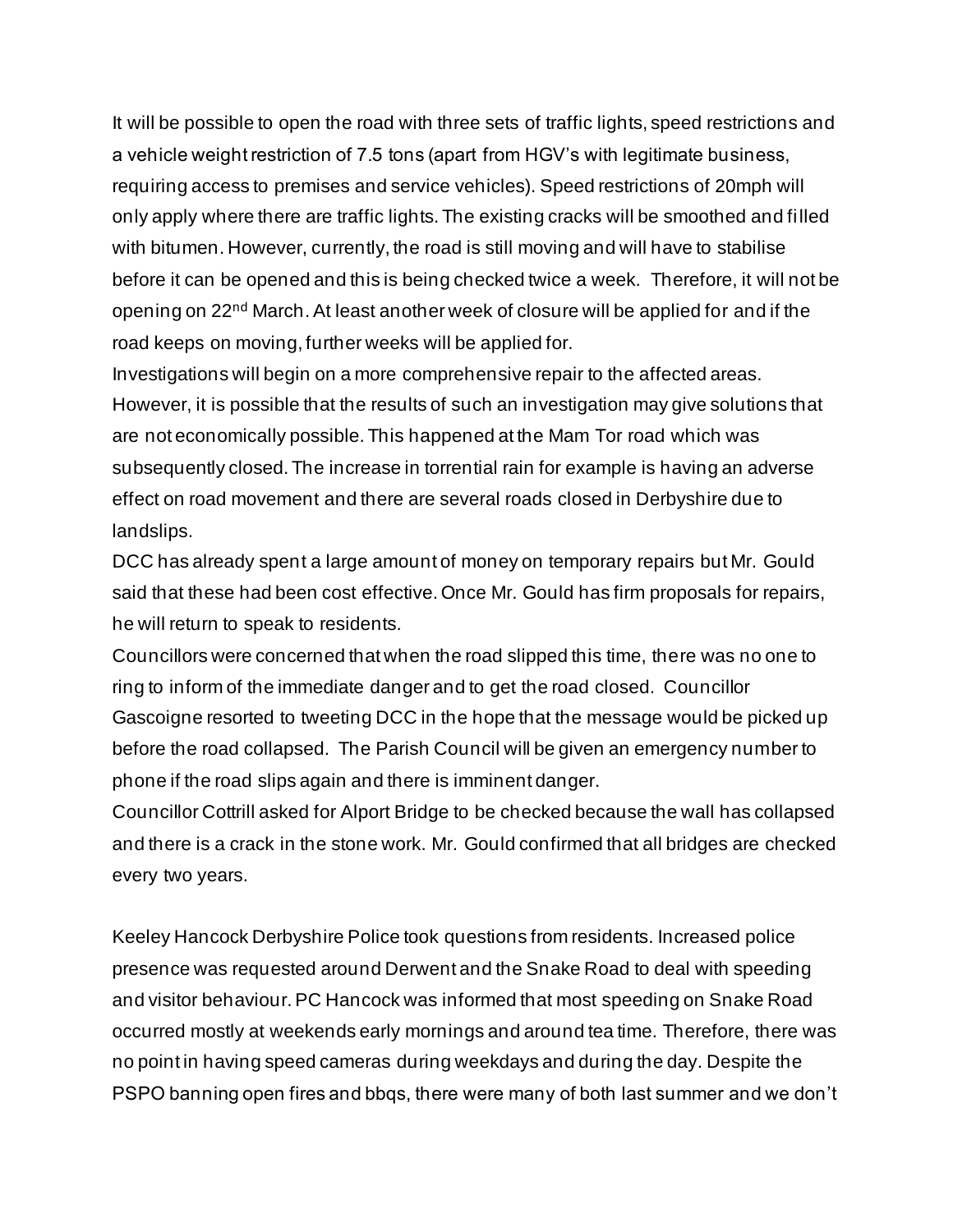expect it to be much different this year. There have already been moorland fires. PC Hancock recommended that residents dial 999 if they see such incidents even though residents are reluctant to use this service unless there is a life threatening emergency. However, it is important that the police are notified as much as possible because this ensures a greater police presence in our area. The police are working from Buxton and more police are currently being recruited.

## Agenda resumed.

17/22 No matters arising that are not covered by the agenda

## 18/22 Correspondence

Residents would like the X57 bus service reinstated. The bus service was introduced in October 2020 at the height of the pandemic and the beginning of winter. It was therefore not surprising that it was underused. Now that life is almost back to normal an d the use of public transport is reaching previous levels, residents would like the decision to axe it reconsidered. Email Cllr Gourlay.

The Fibre Broadband Project is progressing albeit slowly. Most residents who signed up to the scheme have now pledged online and the voucher target value has been achieved. A contract is being prepared for the Parish Council Chair to sign.

19/22 A57 Link Roads Project. The latest report states that A57 traffic numbers will only increase by a small percentage similarly accident numbers. Average speed cameras will solve the current rate of accidents. It was noted that cars and motorbikes which drive to the Snake specifically to speed, turn around part way along and drive back and forth several times. Speed cameras would not stop this.

Email Cllr Gourlay to apply for funds to cover the cost of the Jubilee tree.

Re: project to join up footpaths and trails and upgrade. Landowners and farmers have misgivings about this project because they have found that once PROWs are upgraded, cyclists use the footpaths and motorised vehicles use the bridleways giving them access to open moorland.